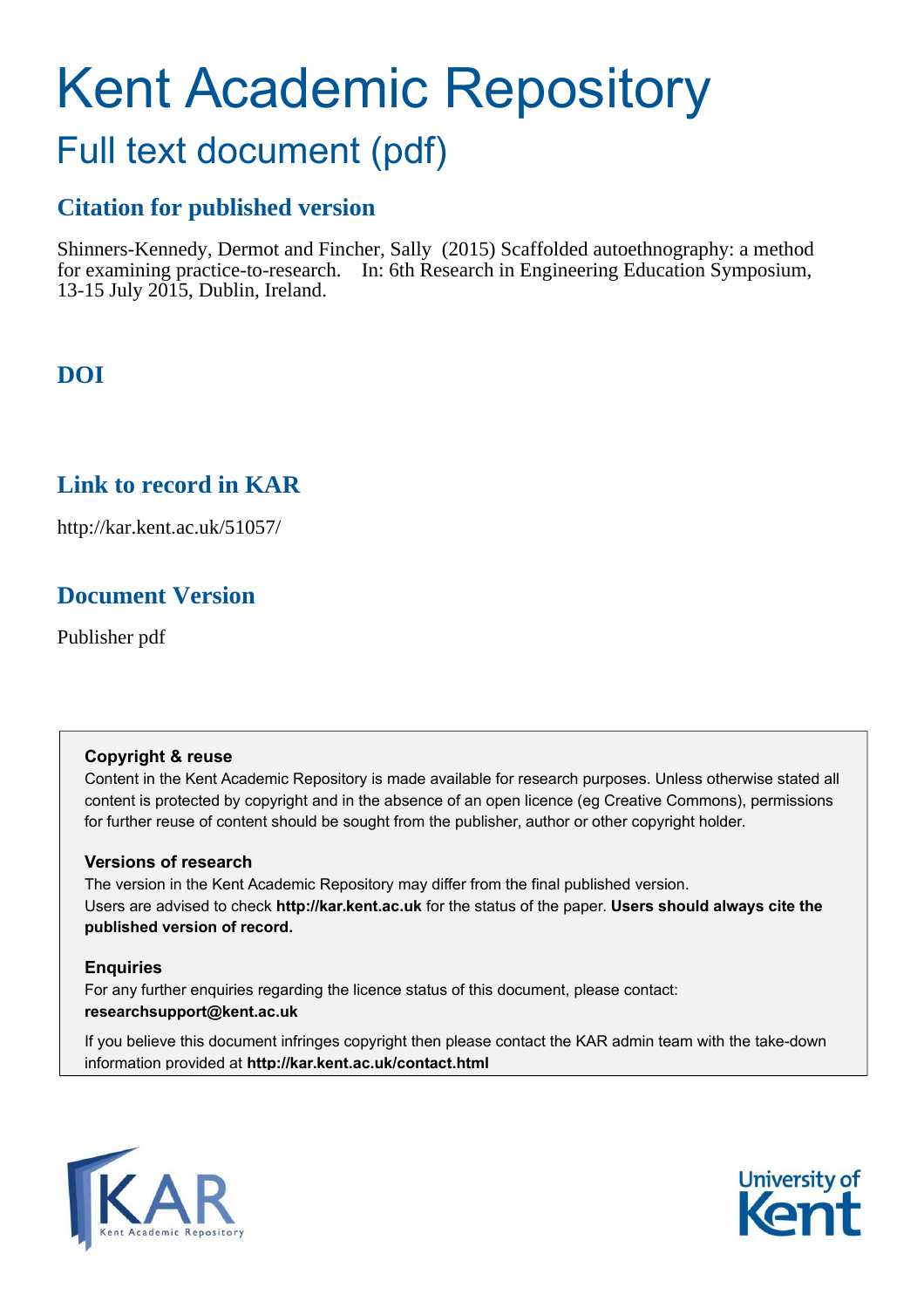## **Scaffolded autoethnography: a method for examining practice-to-research**

#### **Dermot Shinners-Kennedy**

University of Limerick, Limerick, Ireland dermot.shinners-kennedy@ul.ie

#### **Sally Fincher**

 University of Kent, Canterbury, United Kingdom s.a.fincher@kent.ac.uk

**Abstract***: Teachers often perceive educational research as confusing and can be disenfranchised by the research process. We propose scaffolded authethnography as a method to support principled examination of authentic* 

*practice. The approach is appealing because it is motivated by the teacher*'*s own* 

*day-to-day practice in a research context. Our demonstration of this method uses an analytical autoethnographic approach coupled with a data capture tool that documents the pedagogic content knowledge of a practicing teacher. We include a short case-study description where the method was used in the context of research in the area of threshold concept identification.* 

## **Introduction**

Disciplinary-specific education research has the peculiar feature that its methods of investigation are not linked to the methods of the discipline: engineering education research does not use the methodologies of engineering research. This means that there is no shared epistemology between researchers in engineering and researchers in engineering education, and no agreement on how to share knowledge or how to demonstrate that something is "true". What *is* shared is a "vulgar competence" – both types of researcher are competent in relation to the discipline under scrutiny and have an understanding of the investigated phenomena and the site of the research (Garfinkel 1984).

The separation of educational research from educational practice is a known problem that can impede education researchers. Writing about developments in higher education Lee Shulman noted "The field of teaching in higher education has been limited by the features of a generic or technical view of teaching" (Shulman 1999, p.x). He identified "the study of subject-matter and its interactions with pedagogy" as the missing paradigm in research on teaching (ibid., p.ix). The accent on the relationship is important - the focus is neither on the subject-matter nor its delivery, but the point at which they come together.

Meyer 2010 has described the challenge that the voluminous research literature on generic teaching and learning presents for practitioners. "There is a big gap between reading about, being taught about, reflecting on, and discussing…how students learn in general and how they learn in the subject or discipline" and this makes it difficult to "unpack and demystify" into a form that is "accessible to all university teachers" (Meyer 2010, p.196). Offering support for Meyer's view Cousin notes that the challenge he identifies is always an uphill struggle because "getting academics to underpin their reflections on their practice using educational theory" often reduces them to the status of "informed amateurs in another discipline" (Cousin 2010).

We present an approach to address these problems using an analytic autoethnographic research method scaffolded within a structured framework – what we call *scaffolded autoethnography*. It is the power of situation that makes this research method immediately appealing – the fact that the investigation is motivated by teachers' own work and intimately related to their own day-to-day practice. The 'site' of the research is close to the work of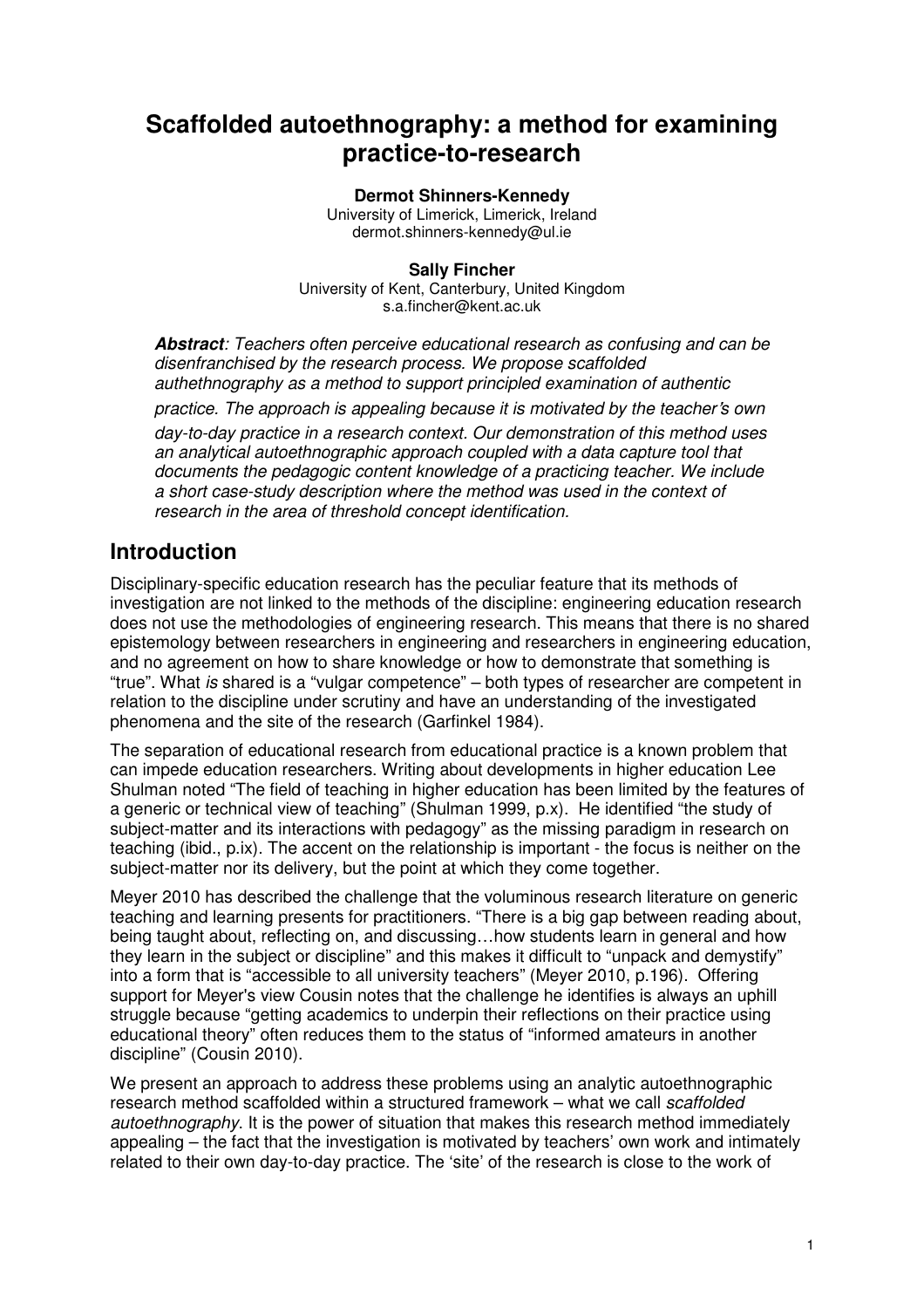pedagogues, and their students, and the research is inextricably linked to the issues that make sense in their own discipline.

In the next section we describe a framework developed by Loughran et al. to capture a particular aspect of teacher's practice – pedagogic content knowledge (PCK), which we used as our scaffold. This is followed by a description of analytic autoethnographic and the identification of some methodological issues associated with it. We then describe how the scaffolded autoethnography method resolves issues associated with the autoethnographic approach. Finally, we provide a short description of a case study example in which we used the approach in an educational research context.

## **Framework for Documenting Educator Expertise**

Shulman described pedagogic content knowledge (PCK) as the knowledge an expert teacher has that allows them to flexibly transform their subject-matter knowledge into forms accessible to their students (Shulman 1986). We take a simple approach to PCK; we hold it to be the property of an individual. For example, a teacher with low PCK knows one way to teach recursion, and applies it uniformly. A teacher with high PCK, may know a dozen or more ways to teach recursion, each exquisitely suited to the needs of students at different developmental stages, with particular background knowledge, or in certain contexts. The benefits of PCK are highlighted by Perkins when he notes "Seasoned teachers know what troubles are likely and draw on active, social, and creative learning to address them" (Perkins 2006, p.36). Bond-Robinson uses the term *transforming explanation* to describe the type of explanation a teacher with high PCK uses in their teaching (Bond-Robinson 2005).

Transformation is not restatement and to engage in an explanatory process teachers must arrange and present their knowledge of the subject-matter in a form suitable for their students. Thus PCK is a nuanced attribute: the different teaching approaches are elicited by need, by the specifics of student and situation, they are not catalogued and learned by rote. Indeed, they may be hard to catalogue, and a characteristic of PCK is in the very recognition of need and then in making an apt response to the unpredictable learning difficulties that spontaneously arise.

Good teachers grow and develop and discover new ways to approach subject matter, their PCK increases over time. But PCK does not exist separately from the teacher that possesses it: you cannot take one person's PCK and swap it with someone else's. Although equally skilled, an educator with a background in object orientation does not teach recursion the same way as someone with a background in functional programming, they have different ways of packaging and presenting knowledge and a different repertoire of approaches. Building on this belief, we seek methods that privilege individual knowledge, in contrast to other researchers who believe that PCK is either an abstract concept that has properties separate from its application (Hubwieser et. al. 2013) or that it may be constructed as a collage from bits and pieces out of many individuals' heads (Zwaneveldt et al 2015 *in press*).

Loughran and his colleagues developed a framework to document PCK. The framework grew out of attempts at sharing authentic teaching expertise and skill through brief anecdotes and stories of in-class experiences, reflecting McLean's observation that "the proper place to study elephants is the jungle, not the zoo" (McLean 1973). Through conversations and shared observations Loughran's group developed a representation that captures important aspects of instantiated practice that expose PCK. The representation provides access and support for the two foundational components of PCK (i.e. content knowledge and general pedagogic knowledge) with the intention of bringing them to the forefront of the teachers' thinking and thereby allowing them to be better understood (Loughran et al. 2006). As Shulman explained "Critical reflection on one's practice and understanding leads to higherorder thinking in the form of a capacity to exercise judgment in the face of uncertainty and to create designs in the presence of constraints and unpredictability" (Shulman 2002, p. 38).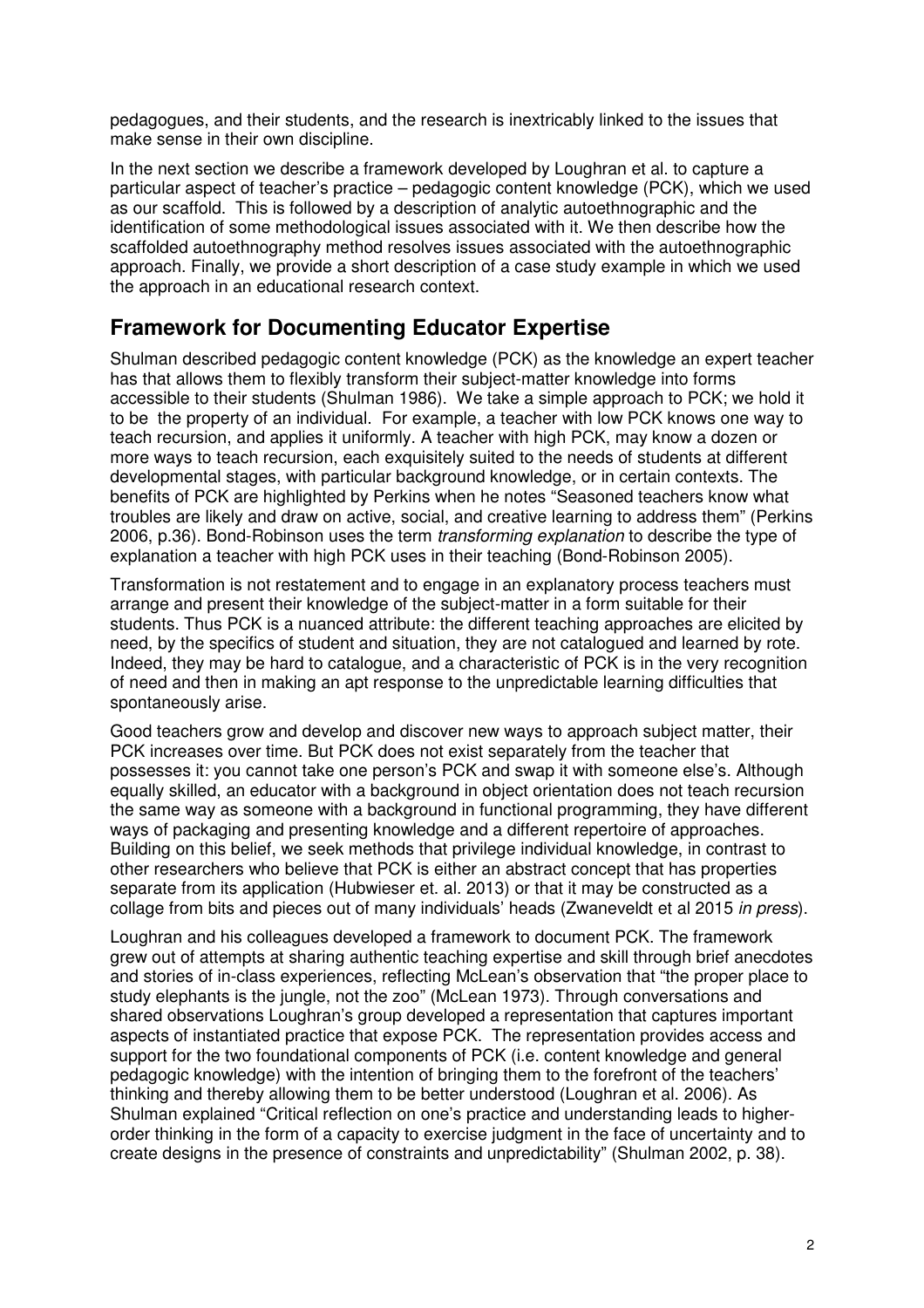The representation is called a CORE, a mnemonic for Content Representation using the first two letters of the words, and written as CoRe. (Loughran et al. 2006) have provided several examples of CoRes developed for topics in science. A CoRe is a two-dimensional grid. Along the vertical axis of the grid is listed a series of questions or prompts, that are intended to provoke consideration of a particular concept and motivate elicitation of a teacher's pedagogic knowledge in relation to the concept. Along the horizontal axis the teacher captures their content knowledge of the concept by listing what they consider to be the "big ideas" associated with this concept. The number of ideas is not restricted and individual teachers can include as many as they wish. At the intersection of each row and column the teacher makes an entry documenting their response to the row prompt for the big-idea in the column. A sample CoRe is shown in the case study below.

The prompts in the first column oblige the teacher to document their view of how and why each big-idea can and should be taught. The teacher's responses to the prompts elicit the basis on which they make a variety of decisions about how they present the idea to students. In addition, it provides a useful insight into how the teacher has come to appreciate why a particular concept proves difficult for students to grasp. What the teacher records is what has evolved as their (current) best strategy for dealing with this difficulty. Thus, the entries made by the teacher can be taken to represent what they consider exemplary or best practice for teaching this idea.

Loughran and his collaborators describe their formulation as a "powerful, accessible and useful representation" of PCK (Loughran et al. 2006, p.26). Several benefits accrue from the CoRe representation. The grid format is simple to use, particularly in soft-copy format. The intersecting rows and columns can act as a bridge between theoretical and practical aspects of teaching but the focus is always on bringing the teacher's expert knowledge to the fore. Populating the grid with entries obliges the teacher to document, explore and analyse their own practice and makes what is normally implicit, private and individual for the them explicit, clear and meaningful for both themselves and others. This reduces the influence and dependence on generic descriptors of good pedagogy and provides a powerful, more sophisticated approach to unpacking the expertise associated with teaching a particular concept.

#### **Analytic Autoethnography**

Autoethnography is a methodology borrowed from anthropology that utilizes the autobiographic materials of the researcher as primary data. It combines three aspects (1) the content orientation which is focussed on the self ("auto"), (2) the interpretative orientation with its emphasis on the cultural ("ethno"), and (3) the methodological orientation that examines autobiographical data through a critical, analytical lens as part of the research process ("graphy"). Thus autoethnography "combines cultural analysis and interpretation with narrative details" but the stories are "reflected upon, analyzed, and interpreted within their broader sociocultural context" (Chang 2008, p46).

Autoethnography situates the researcher in a critical relationship with others in the same cultural situation (for example, the teaching of engineering in tertiary education). This ethnographic aspect distinguishes autoethnography from other narrative-oriented writings such as autobiography, memoir, or journal and has established it as a "rigorous ethnographic, broadly qualitative research method" (Chang 2008, p57), and positioned it as a frequently used method in educational enquiry (Hayler 2007; Granger 2012).

Anderson describes how evocative autoethnography, the traditional approach to autoethnographic research, is based on a free-form style that requires considerable narrative and expressive skills and seeks to create an empathetic or emotional resonance with the reader. This subjectivity can lead to distrust of the approach, particularly when its use is suggested in the context of scientific or technological disciplines. In contrast, Anderson advocates a more regularised approach that emphasises a formalised rhetoric and method. Analytic ethnographers are not content with solely accomplishing the representational task of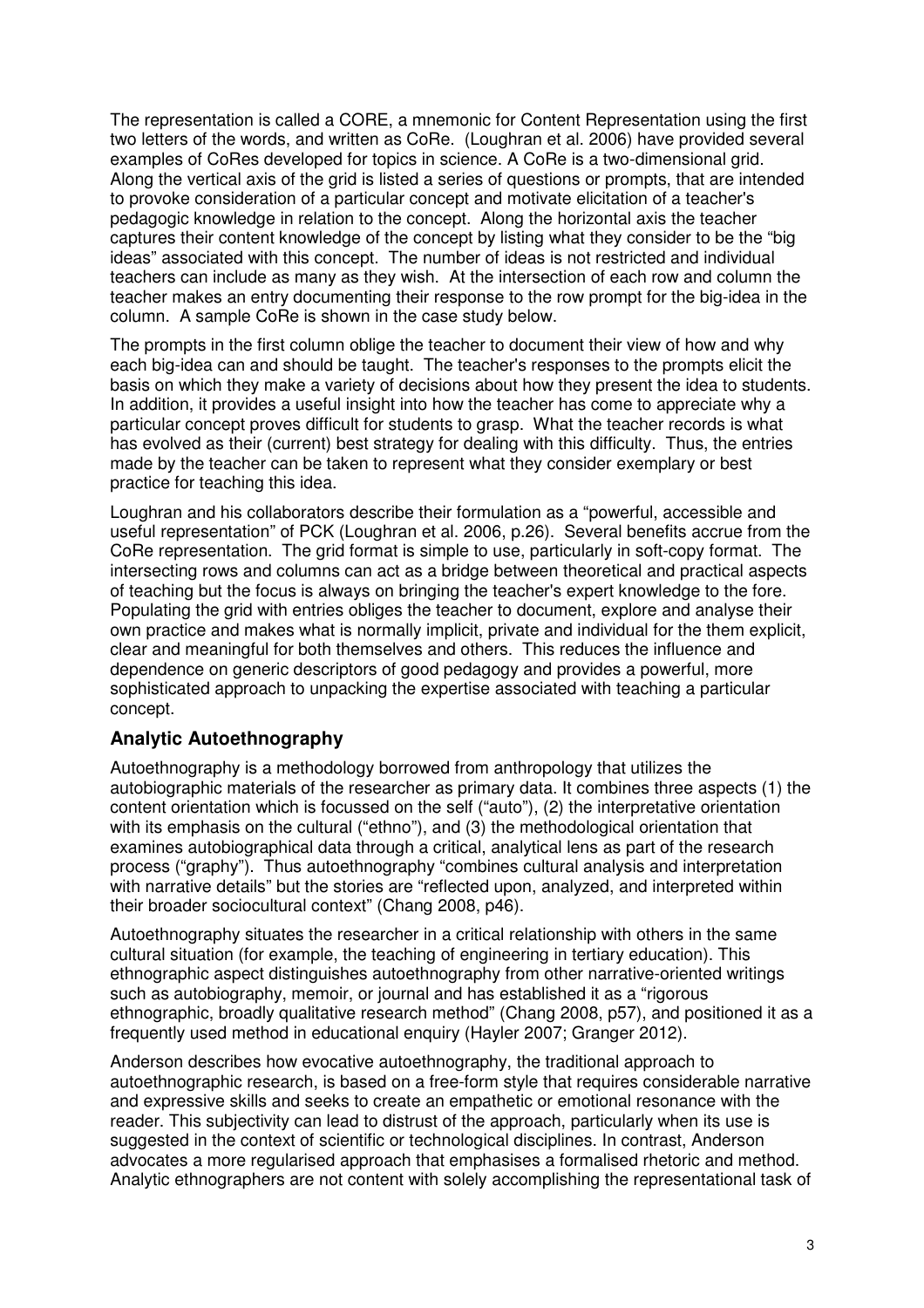capturing "what is going on" in an individual life or social environment but are directed towards theoretical development, refinement and extension (Anderson 2006, p387).

Whilst autoethnography permits distinguished access to the development and expression of a teacher's practice there are some points of potential difficulty which may be broadly categorised under the headings – process, data and analysis. (Chang 2008, p54) has enumerated the difficulties as follows

- 1. excessive focus on self in isolation from others
- 2. overemphasis on narration rather than analysis and cultural interpretation
- 3. exclusive reliance on personal memory and recalling as a data source
- 4. negligence of ethical standards regarding others in self-narratives
- 5. inappropriate application of the label "autoethnography"

### **Scaffolded Autoethnography**

Coupling the analytic autoethnographic methodology with the CoRe structure creates a hybrid approach we describe as *scaffolded autoethnography*. The approach provides two significant benefits. The first accrues from the explicit documentation of expert reflective practice and its capture using the simple structure of a scaffold. The second accrues from the inherent properties of the CoRe which neutralise some of the five potential problems listed above.

Using the CoRe not only allows the research to remain faithful to the term "autoethnography," addressing point five, it also reinforces it by the adoption of Anderson's "analytic autoethnography" approach. The CoRe framework captures "what is going on" and the accompanying narrative adds value and quality by providing a broader generalisation. This embeds the analysis in a coherent disciplinary framework.

Autoethnography can be criticised for its singular focus and the conclusions drawn from that one perspective (points one and two), for whilst it is *de facto* a valid interpretation, it may not be reliable or replicated. The CoRe analysis is not limited to a single person (i.e. self) because people do not accumulate their experiences in a social vacuum. It is informed by the outcomes of personal reflective practice but also by the individual's awareness and knowledge of the reflective practice of others, acquired through working with colleagues (sometimes across various institutions), as well as knowledge of the curricular and pedagogic literature, and from personal interaction and exchange. The CoRe is reflective of, and draws on, the individual's immersion in the culture of the discipline and its pedagogy, in marked contrast to an isolationist perspective.

The CoRe documents a conceptual framework and exposes the cohesion over what were previously viewed as disparate concepts. It is populated through an analytical process that obliges the person filling it in to reflect on, question and justify their choice of "big ideas" and the pedagogic strategies that can be applied to realise the transformative outcome, in a process similar to Schön's "reflection on action". Thus completing a CoRe is an act of reasoned analysis, not memory recall (addressing point three).

Using a scaffold, such as the CoRe form, addresses point four. The framework is "ethics neutral" because, although it draws on others, and the work of others – students, colleagues, text-book authors – its analytic form means they are not involved (or implicated) as participants, as is more common in other autoethnographic forms, such as oral histories or emic accounts of native ethnography.

Autoethnography is not meant to produce "undebatable conclusions" (Anderson 2006, p388) but it does attempt to ground the connections between the insider's perspective provided by the researcher's presentation of the research and the theoretical understandings of broader phenomena. The user of autoethnography is engaged in a process of reflective practice that includes awareness of the discursive milieu and ongoing critical consciousness and selfexamination. None of these things begin or end when one adopts or discards the title of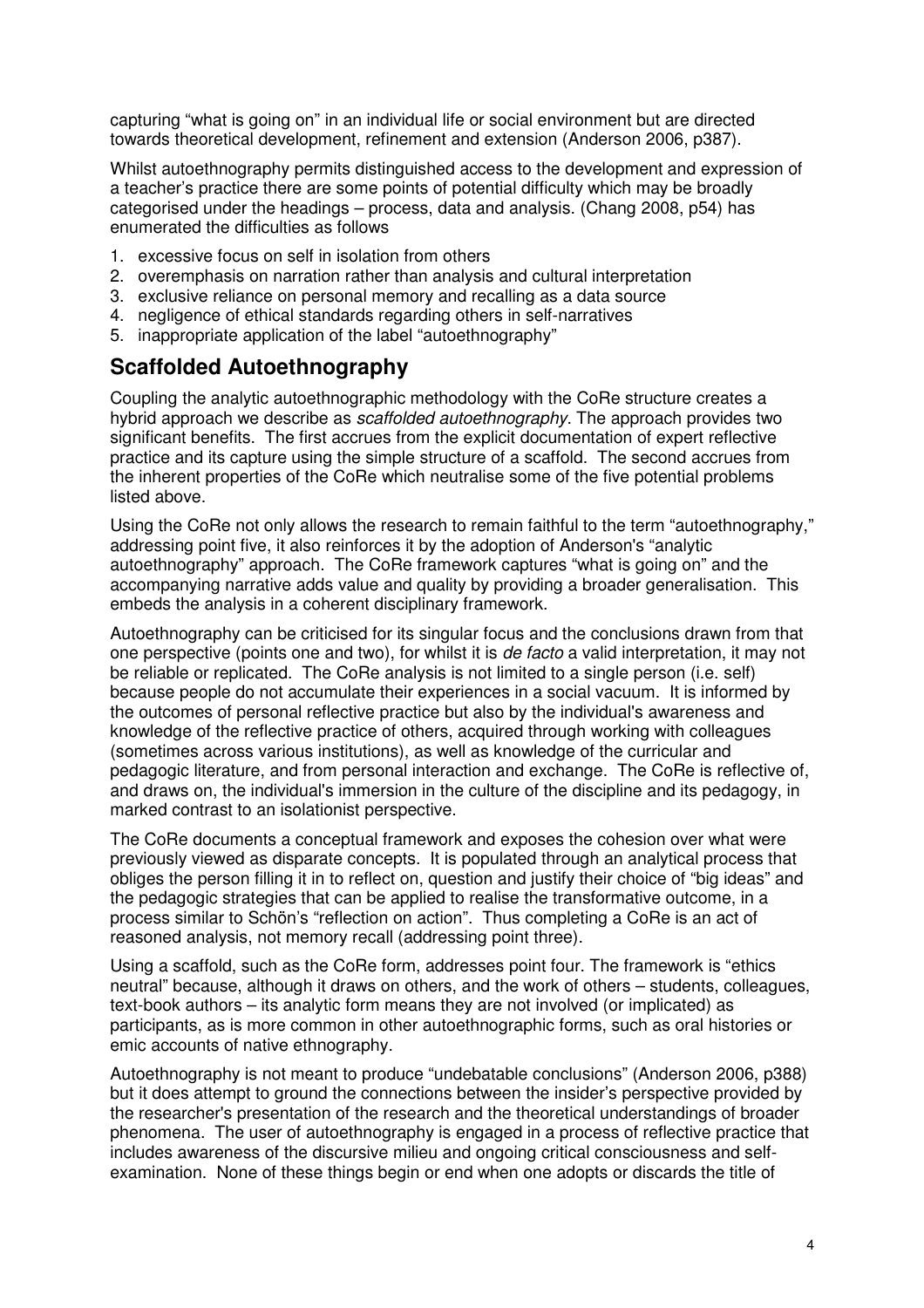researcher. The autoethnographic approach scaffolded with a CoRE enables the researcher to effectively contextualise their practice, as it emphasises separation of their representation and interpretation roles, to manage the research work effectively and to ensure the integrity of the process, the data and the analysis.

## **Threshold Concepts**

In education research the idea of "threshold concepts" has been identified as one of the topten new educational terms, theories, and practices that have the potential to provoke major shifts in educational practice and transform tertiary education (Sharples et al. 2014). A little over a decade ago Meyer and Land described how learners experience threshold events in their learning when they encounter troublesome knowledge that impedes their progress. The 'stuck' space is viewed as a threshold they must cross. The threshold is crossed when the learner acquires the concept that resolves the learning difficulty and removes the barrier to progress. Concepts that have this effect are categorised as threshold concepts (TC) and are characterised by their ability to integrate other concepts that previously had been viewed by the learner as strangers to each other. The integrative effect transforms the learner's view of the subject matter and opens up new learning possibilities (Meyer and Land 2005).

For example, (Knight et al 2014) have nominated *critical flow* as a threshold concept in civil engineering courses on open catchment hydraulics. Critical flow is troublesome because it cannot be observed by watching water flow; it integrates different flow types (e.g. uniform, gradually varied, rapidly varied); and it transforms "how solutions are obtained and interpreted" (ibid. p132). The ability of students to think about and analyse flow profiles hinges on their understanding of critical flow because without it they would be "unable to predict the flow of water within engineered systems" (ibid. p139).

The threshold concepts idea has been enthusiastically embraced by pedagogues because it emphasises subject expertise (Cousin 2008). Indeed the significance of threshold concepts is that they attempt to locate troublesome aspects of disciplinary knowledge and not teaching knowledge (Land, Meyer et al. 2008, p.xi) and they require an academic to go "more deeply into her own [discipline] for the purposes of formulating the best ways of teaching and learning it" (Cousin 2010).

To-date threshold concept researchers have found it difficult to devise a method for identifying threshold concepts and those that have been developed have yielded tentative proposals only. In her review of the different approaches Baradell notes their varied nature which includes informal, semi-structured, and phenomenographic style interviews; surveys and questionnaires; examination paper reviews and short answer problems; as well as the observation of classroom behaviour (Barradell 2013).

The resonance between pedagogic content knowledge and threshold concepts is striking. Both are located at the site of troublesome learning experiences. Both involve the transformation of individual, disparate concepts into a uniform whole. Both are committed to deep learning that facilitates the development of discipline expertise, discipline immersion and identity (i.e. thinking and acting like an engineer or computer scientist). We hypostasised that threshold concepts are likely to be the site of considerable PCK as expert educators must necessarily develop a repertoire of approaches to help students overcome the conceptual hurdles they find the most difficult. Rather than scrying across the discipline, we turned our search around and looked for evidence of threshold concepts within the autoethnographic situation of a single teacher's expert knowledge (Shinners-Kennedy 2012; Shinners-Kennedy and Fincher 2013).

The exposition began with a tabular CoRe to capture and display the first author's PCK with regard to the concept of "state," which we nominated as a threshold concept in computing. A partially complete version of the CoRe is shown below. It enumerates a collection of concepts and documents how their integrative effects can transform explanations and resolve troublesome aspects of the subject matter encountered by students.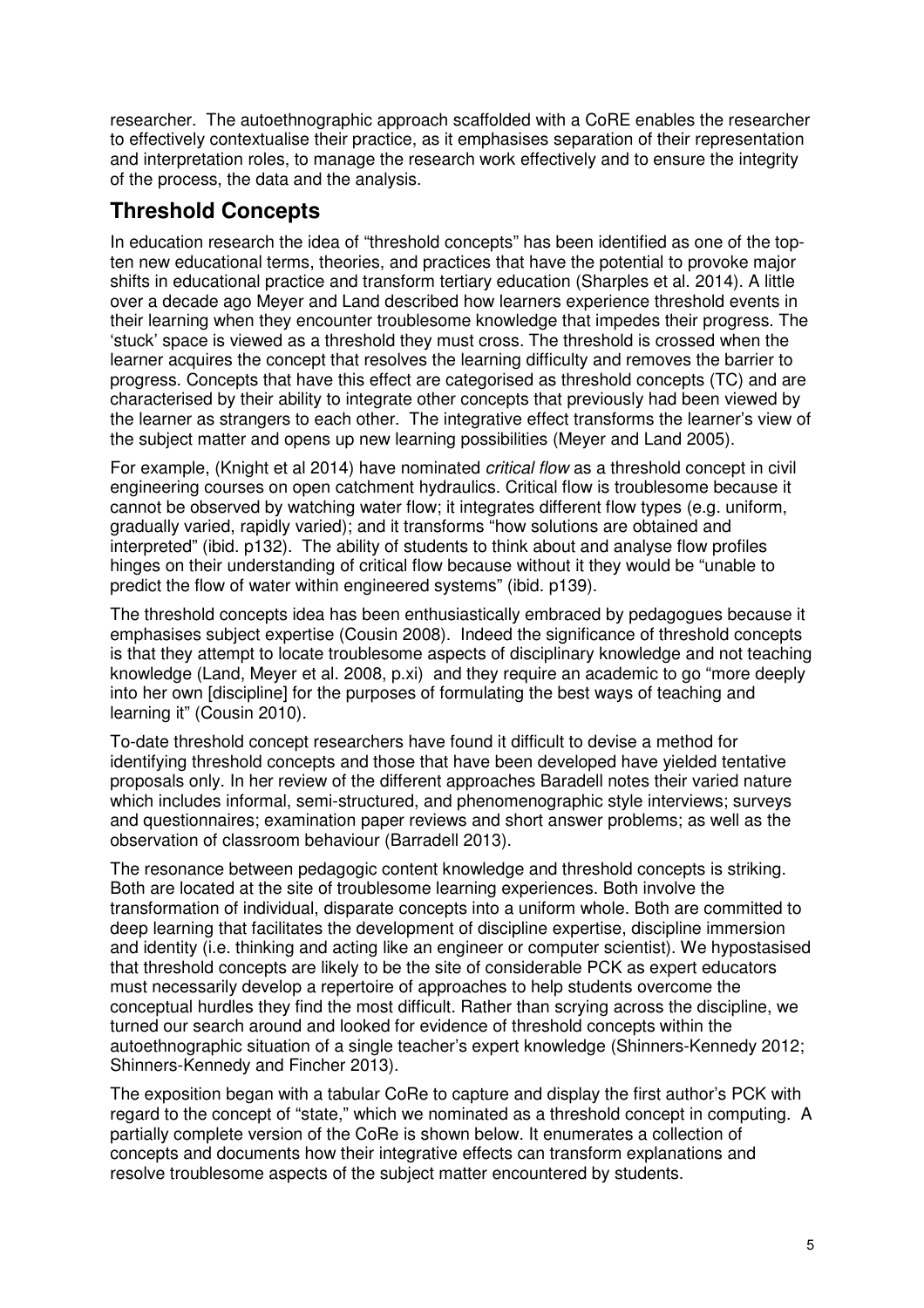The aspects of state that are embodied in the chosen "big ideas" range from the very basic concepts of programming to the most powerful and most intellectually demanding. Each concept made explicit within the CoRE structure is situated in the context of the first author's teaching practice, annotated with references to the extensive literature that documents the history of difficulties novice programmers experience with the concept of state. In this way the situated representation demonstrates the wider currency of the material and shows that whilst the chosen concepts represent one individual's perspective, they are not idiosyncratic.

The CoRe provides a lens through which to identify the integration that characterises a threshold concept. In this case it displays how the concept of state integrates programming concepts which are often viewed by teachers as disparate. The coherence embodied in the CoRe exposes what is sometimes hidden in plain sight from programming educators and practitioners – state management is the essence of programming. Every technique and tool in the programmer's repertoire is concerned with supporting versatile and efficient management of the state space. Throughout the history of software design and development, all of the techniques and insights that have had a significant influence on the discipline (e.g. structured programming, object orientation, information hiding) have had state as their focus.

Whilst the CoRe is inherently autoethnographic and privileges one individual's knowledge the act of capturing the accumulated wisdom embedded in the PCK of an experienced teacher provides a basis for discussion. It facilitates researchers working together in an analytic way to reach common ground and to provide a rationale and technical justification for a proposed threshold concept.

Threshold concepts and pedagogic content knowledge represent a synergy of ideas because they both have deep understanding of content knowledge at their centre. Both are student focused but not student centred. Both rely on the expertise of reflective pedagogues but are distinguishable by the sharpness of the focus in their respective lenses. Pedagogic content knowledge has a wide view whereas threshold concepts zoom in on content knowledge that derails student learning. We suggest the two ideas are linked and are mutually supportive.

#### **Conclusions**

Scaffolded autoethnography as a research method provides several benefits. Firstly the framework (the scaffold) guarantees that the results can be interpreted outside of the context in which they were gathered, whilst respecting the warrant of authenticity. By using a common scaffold results may be compared to (or combined with) the work of others. Secondly the results may be recognised by anyone who teaches the subject matter, so although they are not produced by disciplinary (e.g. engineering) methods they may be apprehended by subject experts who share vulgar competence with the autoethnographic researcher. Using the scaffolded autoethnographic approach allows an individual teacher turn their pedagogic practice into an educational research artefact that contributes to the wider literature, in this case the novice programmer research milieu.

Threshold concepts can be linked with pedagogic content knowledge. Both rely on the expertise of reflective pedagogues and are situated at the site of student learning difficulties in their encounters with troublesome knowledge. Both have deep understanding of discipline content knowledge at their centre. Thus, the scaffolded autoethnogrphy method we propose here may also be an effective way to identify candidate threshold concepts and expose them for wider consideration and debate.

#### **References**

Anderson, L. (2006). Analytic Autoethnography. *Journal of Contemporary Ethnography* 35(4), 373- 395.

Barradell, S. (2013) The identification of threshold concepts: a review of theoretical complexities and methodological challenges, *Higher Education* 65(2): 265–276

Bond-Robinson, J. (2005) Identifying pedagogical content knowledge (PCK) in the chemistry laboratory, *Chemistry Education Research and Practice*, 6 (2), 83-103

Chang, H. (2008). *Autoethnography as Method*, Left Coast Press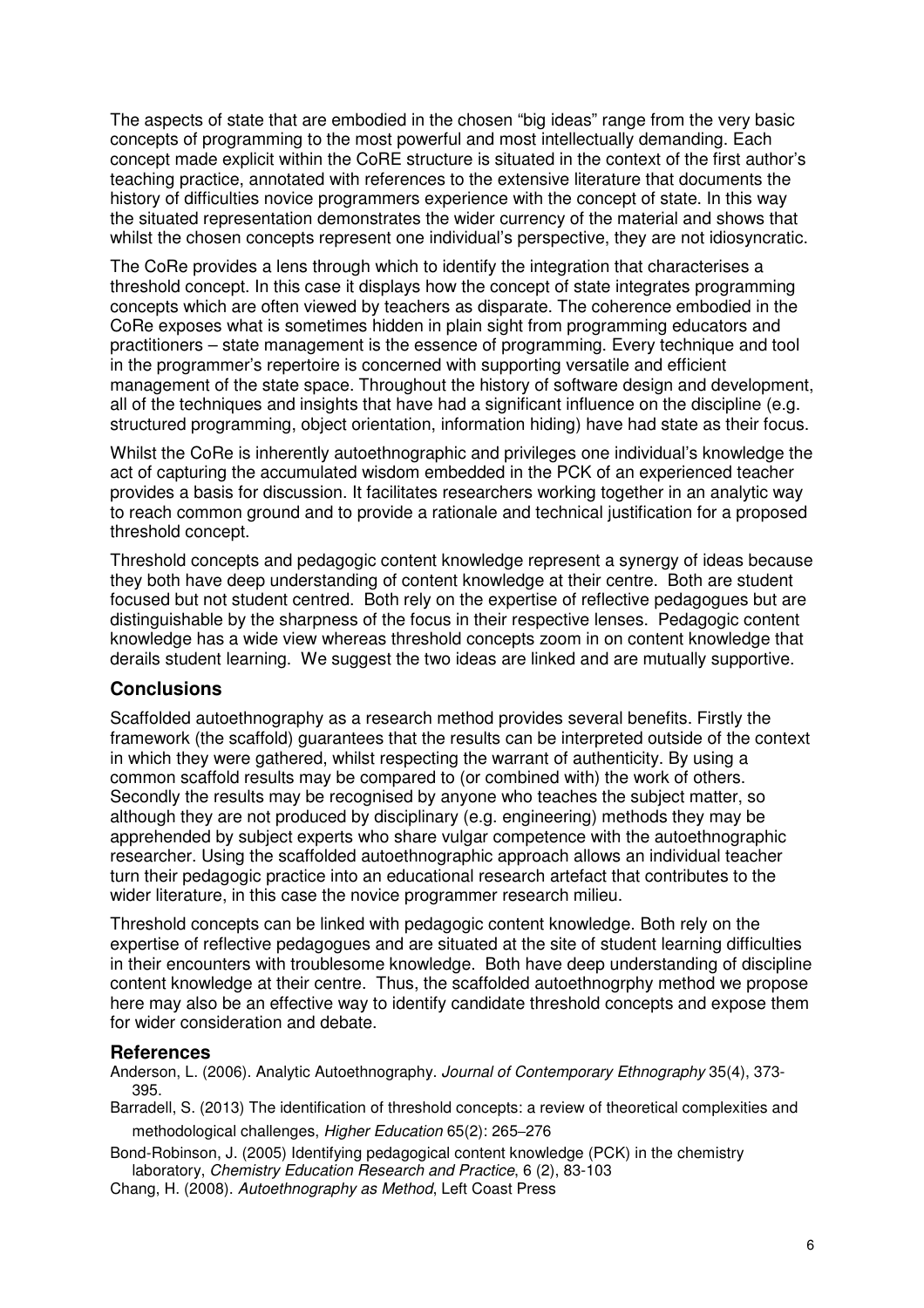- Cousin, G. (2008). *Threshold Concepts: Old wine in new bottles or a new form of transactional curriculum inquiry?,* Threshold Concepts within the Disciplines. R. Land, J. H. Meyer and J. Smith (eds). Rotterdam, Sense Publishers: 261-272.
- Cousin, G. (2010). Neither Teacher-Centred nor Student-Centred: Threshold concepts and research partnerships. *Journal of Learning Development in Higher Education* (2), 1-9

Garfinkel, H. (1984) *Studies in Ethnomethodology*, Malden MA: Polity Press/Blackwell Publishing. Hubwieser, P., Magenheim, J., Mühling, A. and Ruf, A. (2013). Towards a conceptualization of pedagogical content knowledge for computer science. In Proceedings of the ninth annual international ACM conference on International computing education research (ICER '13).ACM,

New York, NY, USA Knight, D.B., Callaghan, D.C., Baldock, T., and Meyer, J.H.F. (2014). *Identifying threshold concepts: Case study of an open catchment hydraulics course*, European Journal of Engineering Education,

39 (2), 125-142 Land, R., J. H. Meyer, et al. (2008). Editor's Preface. Threshold Concepts within the Disciplines. R. Land, J. H. Meyer and J. Smith (eds). Rotterdam, Sense Publishers

Loughran, J., A. Berry, et al. (2006). *Understanding and Developing Science Teachers' Pedagogical Content Knowledge*. Rotterdam, Sense Publishers.

McLean. E. (1973) Comment on Empirical Studies of Management Information Systems in Van Horn, R. (ed) Data Base 4 p.181

Meyer, J. H. F. (2010). Helping our students : learning, metalearning, and threshold concepts. *Taking Stock: Research on teaching and learning in higher education* (pp. 191-213). Montreal, McGill-Queen's University Press.

- Meyer, J. H. F., & Land, R. (2005). Threshold concepts and troublesome knowledge (2): Epistemological considerations and a conceptual framework for teaching and learning. Higher Education, 49, 373–388.
- Perkins, D. (2006). *Constructivism and Troublesome Knowledge*. In Overcoming Barriers to Student Understanding: Threshold Concepts and Troublesome Knowledge. J. H. F. Meyer and R. Land (eds). Abingdon, Routledge: 33-47.

Sharples, M., Adams, A., Ferguson, R., Gaved, M., McAndrew, P., Rienties, B., Weller,M., & Whitelock, D. (2014). *Innovating Pedagogy 2014: Open University Innovation Report 3*.Milton Keynes: The Open University.

Shinners-Kennedy, D. (2012) Threshold Concepts and Teaching Programming, PhD Thesis, University of Kent, UK

Shinners-Kennedy, D., & Fincher, S.A. (2013). Identifying threshold concepts: From dead end to a new direction. In Proceedings of the ninth annual international ACM conference on International computing education research (pp. 9-18). ACM.

Schön, D. A. (1990) Educating the Reflective Practitioner: Toward a New Design for Teaching and Learning in the Professions. San Francisco, The Jossey-Bass Higher Education series

Shulman, L. (1999). Foreward. *Examining Pedagogical Content Knowledge: The Construct and its Implications for Science Education*. J. Gess-Newsome and N. G. Lederman (eds). London, Kluwer Academic Publishers.

Shulman L.S., (2002), Making Differences: A Table of Learning, *Change*, 34, 36-44.

Zendler, A. and C. Spannagel (2008). Empitical Foundation of Central Concepts for Computer Science Education. *ACM Journal on Educational Resources in Computing* 8(2).

Zwaneveld, B., Perrenet, J. and Bloo,R. (in press) Discussion of Methods for Threshold Research and an Application in Computer Science. In R. Land, J. H.F. Meyer and M. T. Flanagan (Eds) *Threshold Concepts in Practice*

Copyright © 2015 Dermot Shinners-Kennedy and Sally Fincher: The authors assign to the REES organisers and educational non-profit institutions a non-exclusive licence to use this document for personal use and in courses of instruction provided that the article is used in full and this copyright statement is reproduced. The authors also grant a non-exclusive licence to REES to publish this document in full on the World Wide Web (prime sites and mirrors), on portable media and in printed form within the REES 2015 conference proceedings. Any other usage is prohibited without the express permission of the authors.

Shulman, L.S. (1986). Those who understand: Knowledge growth in teaching. Educational Researcher, 15, 4-14.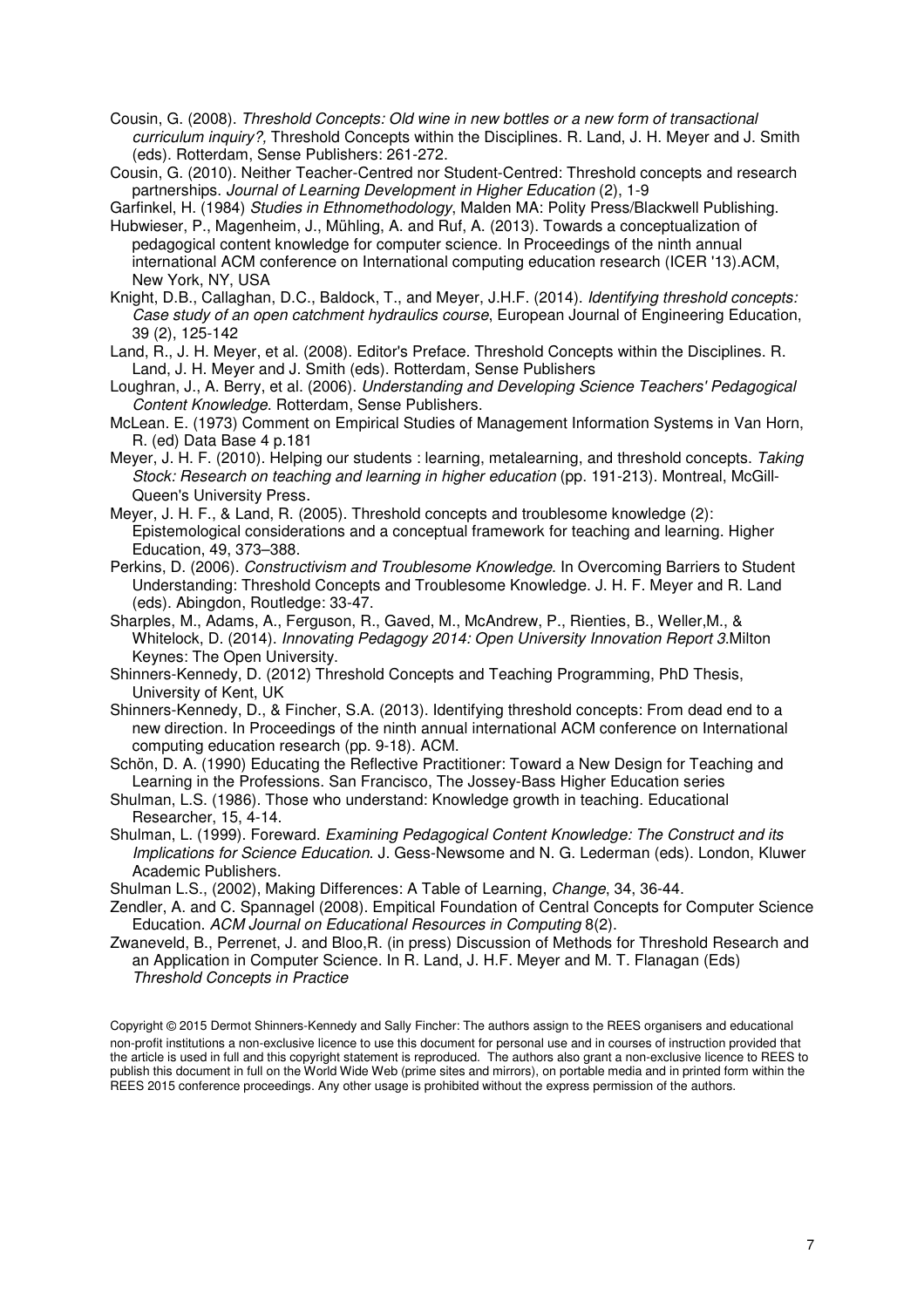| Year Level for which this CoRe is<br>designed<br>Year 1 Introductory Programming          | <b>State Space</b>                                                                                       | <b>Notional Machine</b>                                                                                                                                                          | <b>Variables</b>                                                                                                                                                                                                                                  | <b>Methods and Parameter</b><br>Passing                                                                                                                                                                                                       | <b>Design/Decomposition</b>                                                                                                                                                                                                                                          |
|-------------------------------------------------------------------------------------------|----------------------------------------------------------------------------------------------------------|----------------------------------------------------------------------------------------------------------------------------------------------------------------------------------|---------------------------------------------------------------------------------------------------------------------------------------------------------------------------------------------------------------------------------------------------|-----------------------------------------------------------------------------------------------------------------------------------------------------------------------------------------------------------------------------------------------|----------------------------------------------------------------------------------------------------------------------------------------------------------------------------------------------------------------------------------------------------------------------|
| What you intend the students to<br>learn about this idea.                                 | What state space<br>is and that it is<br>vast, even for<br>small problems.                               | ONLY two operations<br>(inspect and alter) a<br>computer can perform.                                                                                                            | Variables are used to<br>record state and are<br>central to all<br>programming<br>environments.                                                                                                                                                   | The state space is too large to<br>attempt to comprehend as a<br>single unit and needs to be<br>broken down into more<br>manageable units. This obliges<br>us to develop information<br>sharing facilities so that the units<br>can interact. | Breaking problems down is a<br>fundamental feature of solving<br>problems.<br>Programming is not about writing a<br>10,000 line program but about writing<br>1,000 10 line programs.                                                                                 |
| Why is it important for students to<br>know this.                                         | The vastness is<br>the source of<br>difficulty.                                                          | ALL programs are<br>collections of inspect and<br>alter operations clothe in<br>'sophisticated'<br>programming constructs<br>which provide a more<br>abstract implementation.    | Without variables we<br>cannot flexibly utilise<br>and control the inspect<br>and alter operations.                                                                                                                                               | Modern design techniques<br>attempt to partition the state<br>space into logically coherent<br>units or objects. Methods are a<br>stepping stone to this.                                                                                     | Every "real" and example program the<br>students encounter will be structured<br>as a series of relatively small,<br>cooperating methods which are the<br>result of design decisions that attempt<br>to structure the solution for reliability<br>and comprehension. |
| What else you know about this idea<br>(that you do not intend students to<br>know yet).   | Programming<br>$expertise =$<br>intelligent state<br>space<br>management.                                | This notional machine is<br>called a Turing Machine<br>and is the basis for the<br>theory of computation.                                                                        | Variables can record<br>very trivial states or<br>very sophisticated<br>states and this may<br>give rise to different<br>notations being used<br>to manipulate them<br>even though the<br>operations are the<br>same (i.e. inspect and<br>alter). | Methods and sharing<br>information between them will<br>dominate the development of<br>the students programming<br>expertise.                                                                                                                 | Dijkstra on importance of structure<br>and knowing what it is (glass box<br>equivalent).<br>Regardless of the paradigm used<br>system design is based on the<br>partitioning of state into a "useful<br>structure" (EWD).                                            |
| <b>Difficulties/limitations connected</b><br>with teaching this idea.                     | This is the<br>student's first<br>formal introduction<br>to abstraction.                                 | This idea is deceptively<br>simple and therefore NOT<br>perceived as important by<br>students. This view may<br>invoke "defended" learning<br>in the form of<br>unbelievability. | Variables are discrete<br><b>NOT continuous</b><br>values and must be<br>explicitly manipulated.<br>Initialisation is a crucial<br>operation                                                                                                      | The discipline of computing has<br>entrenched but confusing and<br>inappropriate language for<br>describing this concept.                                                                                                                     | Partitioning problems is difficult and it<br>requires a lot of practice. The<br>strategies used for partitioning them<br>are all based on state space although<br>not always obviously so.                                                                           |
| Knowledge about the students'<br>thinking which influences your<br>teaching of this idea. | It is the absence<br>of students<br>thinking about this<br>item that<br>influences my<br>teaching of it. | Popular view that "cool"<br>computing stuff is derived<br>from complexity and<br>sophistication when in fact<br>it is from simplicity.                                           | Students often think<br>the variables "act"<br>independently and<br>"behave" as the<br>students expect them<br>to, especially if they<br>have meaningful<br>names.                                                                                | Students frequently experience<br>the issues associated with this<br>concept (e.g. on their Facebook<br>pages) but they remain part of<br>their inert knowledge.                                                                              | Students will tend to focus on the<br>processing required to solve a<br>problem and this can lead to<br>decompositions that are unworkable.<br>Early and often examples of state-<br>based decomposition is a "start as you<br>mean to continue" approach.           |